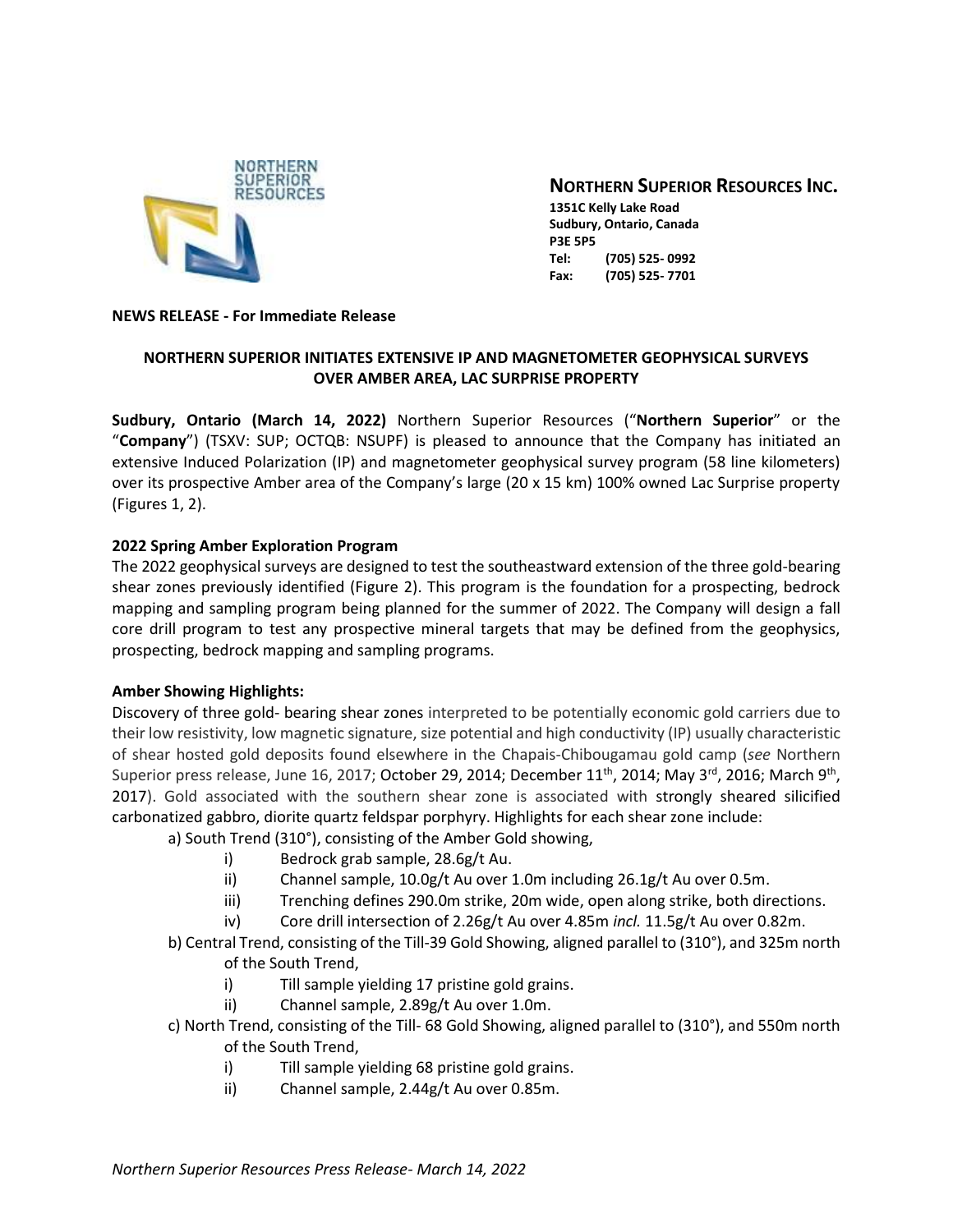

**Figure 1.** Location of the Amber area, Lac Surprise property.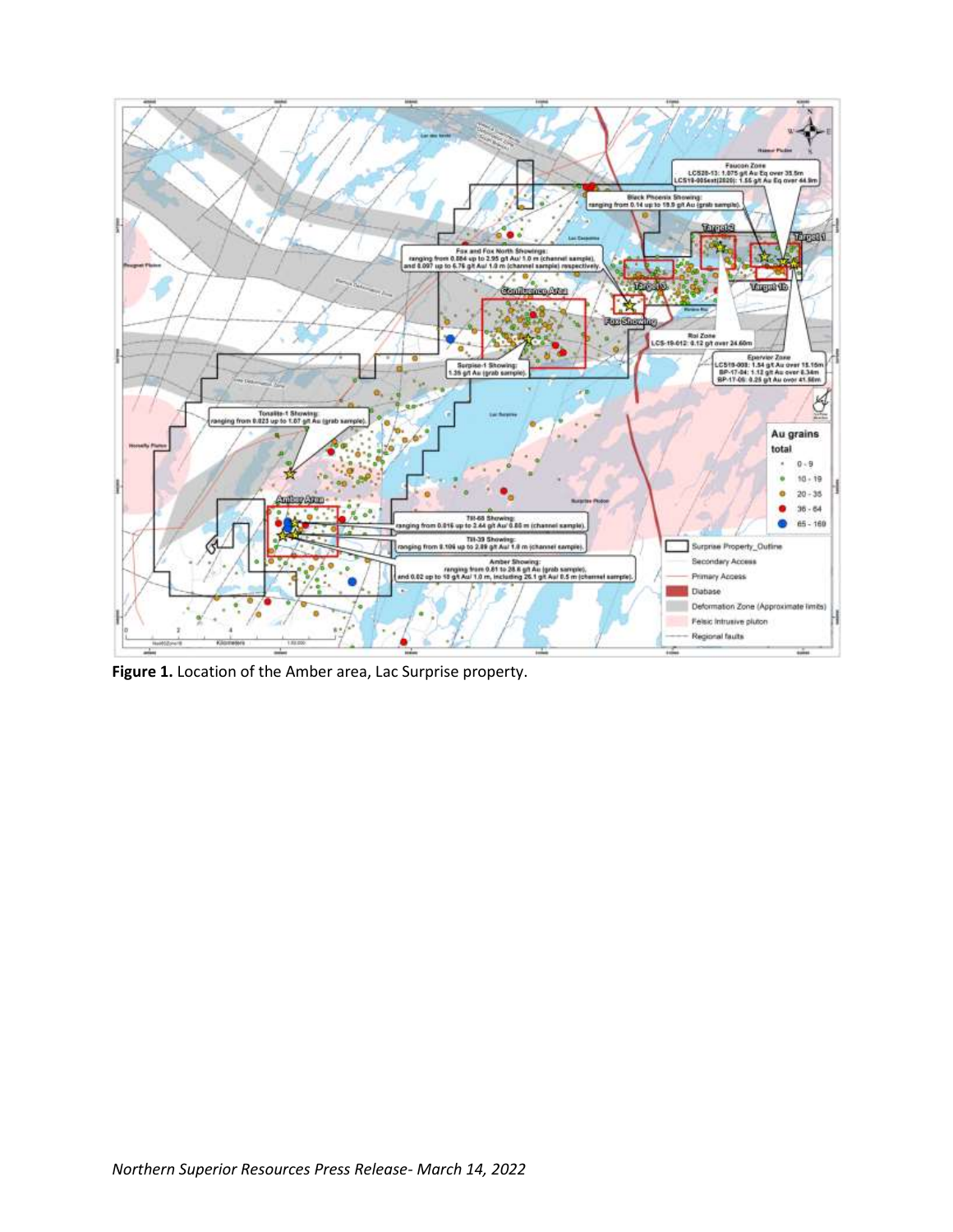

**Figure 2.** The 2022 IP and magnetometer survey (58 line kms) defined by the black grid. This grid shown in black is the eastern extension of the 2015 IP survey (27.35 line kms; red grid). The 2022 geophysical program, coupled with a prospecting, bedrock mapping and sampling program is designed to trace the southeastward extension of the three gold-bearing zones previously defined (*see* text for discussion).

**Dr. T.F. Morris, President and CEO states:** *"We are extremely pleased to once again have additional boots on the ground in this highly prospective southwest area of the property. With our recent success achieved at the Falcon Zone coupled with the IP survey flown last year over the Confluence Zone in the center of our property package we are focused on systematically advancing several other significant drill ready targets on our large Lac Surprise Property. These results from these geophysical surveys, coupled with results generated from our current core drill program focused on the newly discovered Falcon Gold Zone will advance our understanding of the gold potential over this large property."*

### **About the Lac Surprise Property: Falcon Gold Zone (FGZ)**

The Company recently announced that it had initiated a 15-hole (6,650m) core drill program designed to further evaluate the newly discovered FGZ (*see* Northern Superior press release, February 8, 2022). The FGZ is a major, near-surface discovery made by Northern Superior over the past 20 months. This Gold Zone can be traced west over 900m from the eastern boundary of the property, on strike with Vanstar/ IAMGold's 3.2M ounces at 1.02 g/t Au Nelligan gold deposit\* (*see* Figure 2, Northern Superior press release, August 17, 2021). The robust, lateral continuity of the FGZ is highlighted by a **100% drill hole strike rate (29 of 29 holes;** *see* Northern Superior press release, March 10, 2022**)**. Notable holes from the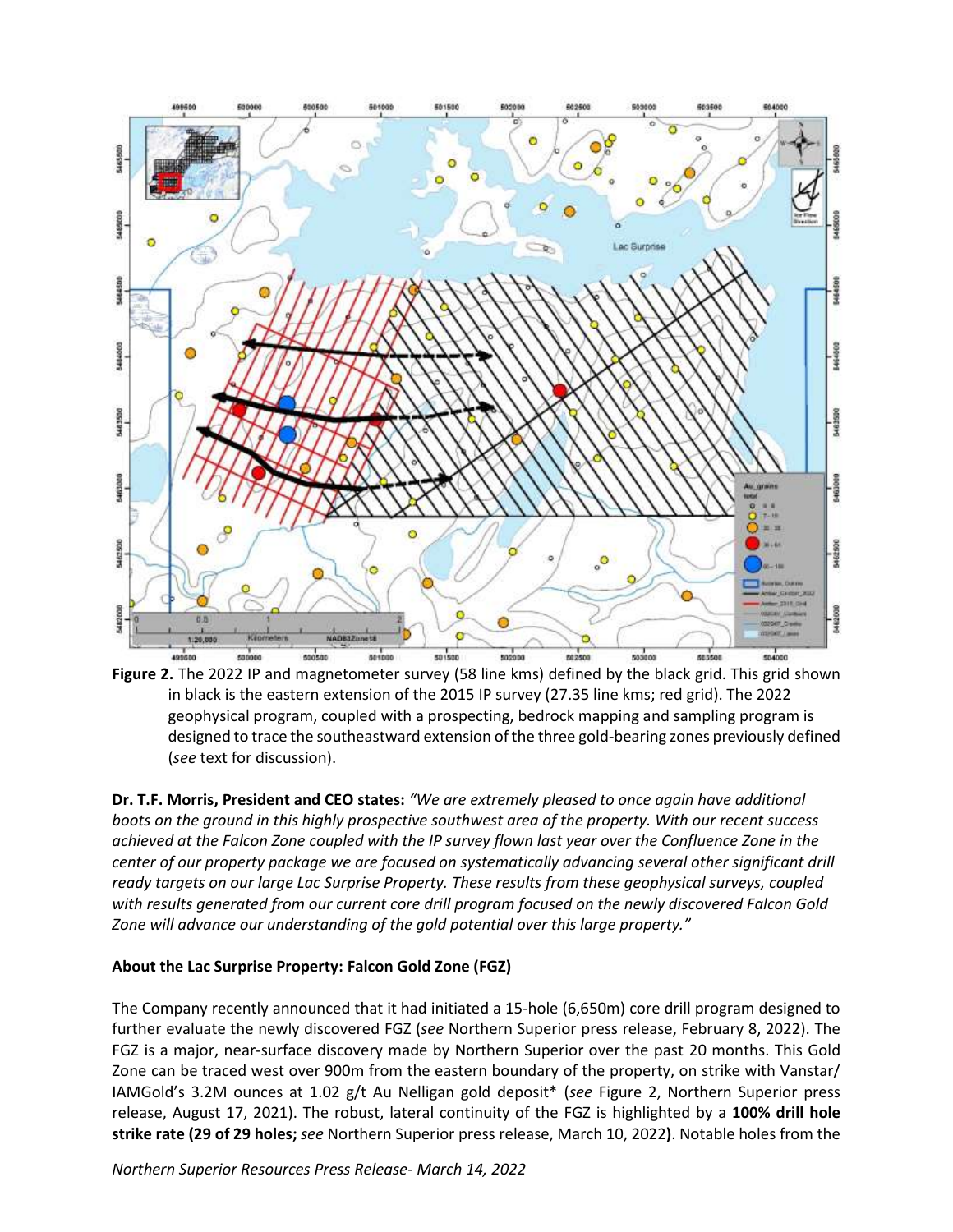FGZ include: **LCS21-029 (1.36g/t Au over 40.0m; 273.00-313.00m); LCS19-005ext (1.54g/t Au over 44.9m; 293.50-338.40m); LCS21-43 (1.10g/t Au over 43.0m; 95.00-138.00m); and LCS21-032 (1.99g/t Au over 42.6m; 107.40-150.00m)** (Table 1, Figure 3; *see* Northern Superior press release, August 17, 2021).

| <b>Sample</b> | Grade                   | <b>Interval</b> |
|---------------|-------------------------|-----------------|
| <b>Number</b> | g/t Au                  | (meters)        |
| LCS21-027     | 1.01g/t Au over 19.2m   | 249.00-268.20m  |
| LCS20-013     | 1.02g/t Au over 35.5m   | 160.50-196.00m  |
| LCS21-029     | 1.36g/t Au over 40.0m   | 273.00-313.00m  |
| LCS21-024     | 1.03g/t Au over 42.6m   | 109.40-152.00m  |
| LCS19-005ext  | 1.54g/t Au over 44.9m   | 293.50-338.40m  |
| LCS21-043     | $1.10g/t$ Au over 43.0m | 095.00-138.00m  |
| LCS21-031     | 1.32g/t Au over 08.5m   | 295.50-304.00m  |
| LCS21-032     | 1.99g/t Au over 42.6m   | 107.40-150.00m  |
| LCS21-035     | $1.14g/t$ Au over 16.0m | 219.00-235.00m  |
| LCS19-010ext  | $1.21g/t$ Au over 15.0m | 337.00-352.00m  |
| LCS19-008     | 1.10g/t Au over 22.0m   | 274.00-296.00m  |
| LCS21-041     | $1.16g/t$ Au over 11.5m | 228.50-240.00m  |

**Table 1.** Multiple intersections with gold values > 1.0 g/t Au.

To date, the FGZ has demonstrated robust lateral (900m; Figure 3), vertical (342m; Figure 4; *see* Northern Superior press release March 10, 2022) continuity and the potential for higher grade intervals with depth (*see* Northern Superior press release, February 8, 2022).

As such the objectives of this drill program are to: a) continue to expand FGZ strike extension to the west; b) vertically extend the currently defined FGZ; c) test for higher grade mineralization at depth; and d) determine if a parallel gold-bearing structure exists south of the FGZ.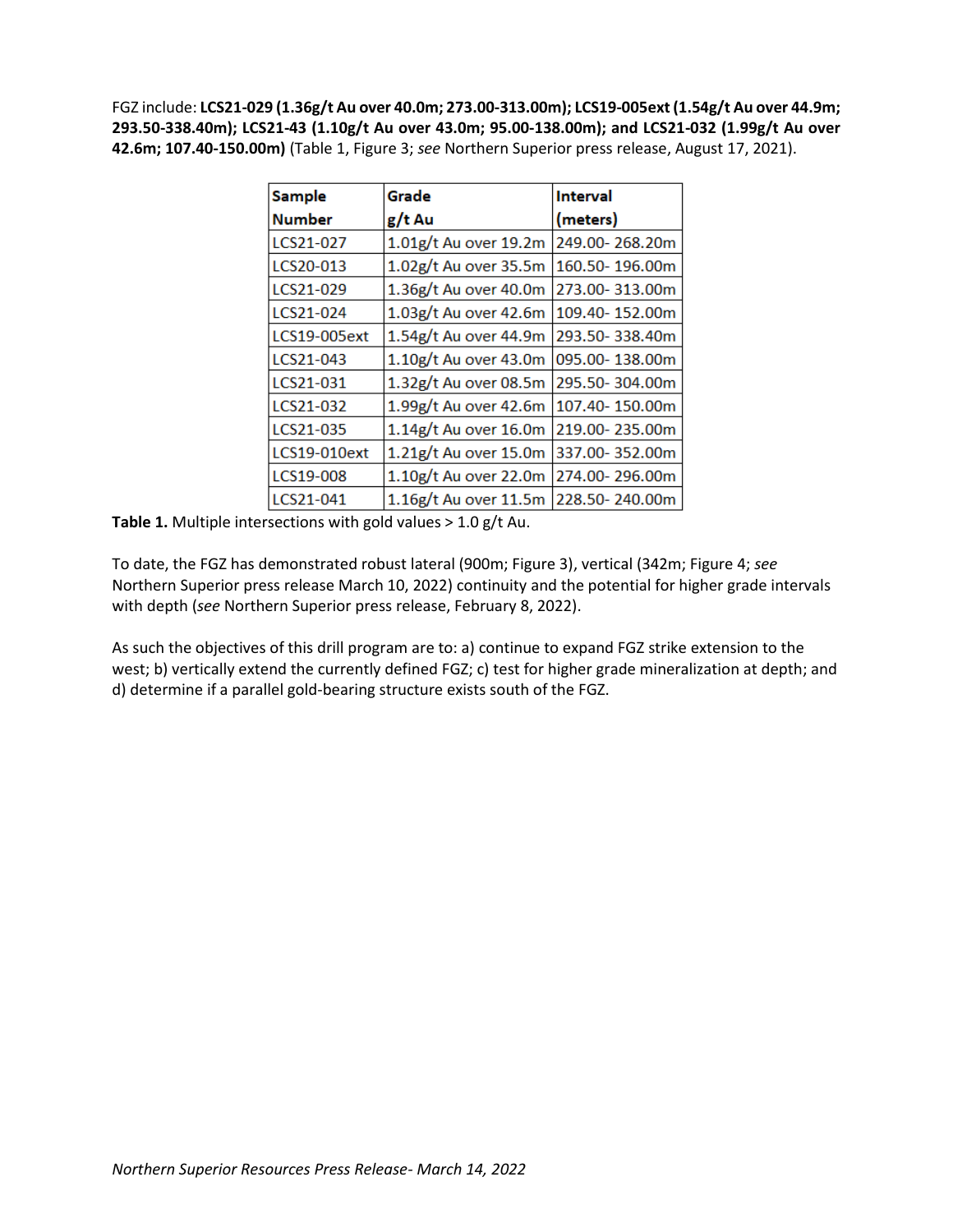

**Figure 3.** Highlighted drill intersections with gold values >1.0g/t Au, FGZ highlighting lateral continuity with remarkable consistency and predictability.



**Figure 4.** Vertical cross sections illustrating the projected extension of the Falcon Gold Zone to surface, first three drill holes, 2022 winter drill program. Section 1: LCS22-055 (336m); Section 2: LSC22-056 (343m); Section 3: LCS22-058 (340m)(*see* Northern Superior press release, March 10, 2022 for collar locations).

### **Qualified Person**

Adrian Lupascu (P.Geo.) is a Qualified Person ("QP") within the meaning of National Instrument 43-101. Mr. Lupascu has reviewed, and approved information disclosed in this press release related to the Lac Surprise program.

Note to readers: Mineralization hosted on adjacent and/or nearby properties is not necessarily indicative of mineralization hosted on the Company's property.